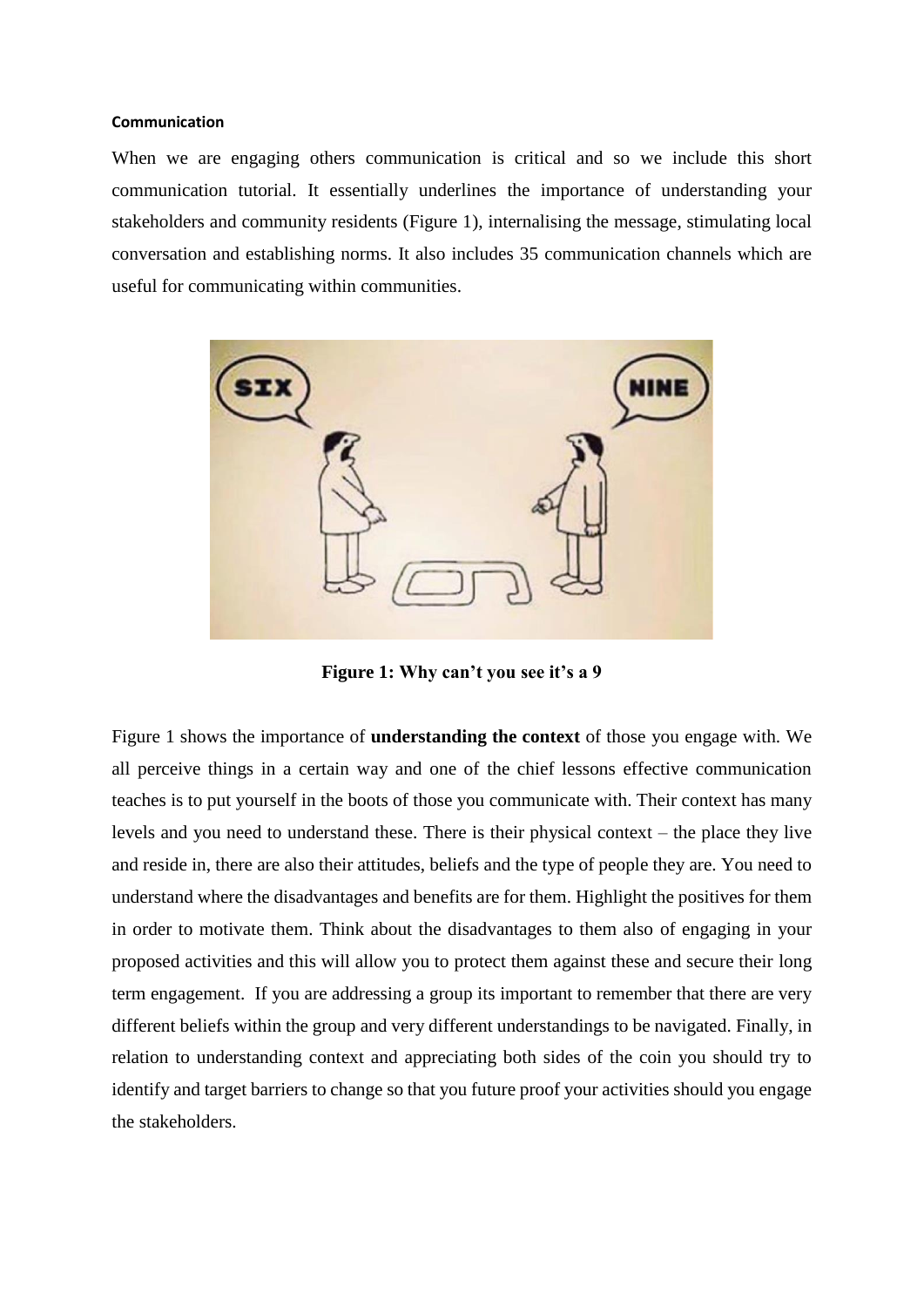Beyond context **the message** you use can be made more potent and we briefly review some simple ways to that here. There are some hooks which enable stronger communication and a better chance of engagement. One is internalising your message and making it as relevant to the person or community as possible. This personal or local alinement makes your idea or proposed activity better suit those you wish to engage. Messaging which establishes Norms is extremely powerful and 2 things to bring out here are the physical place and the activities of locals in that place. So a message you should not use in engaging residents in attending a meeting for example for a river clean up is: "please attend the meeting on December 3<sup>rd</sup> as we really need attendees and helpers to clean up the river". Instead you could say: "we would like to thank all of those in our community for helping and supporting our river clean up, there really are many in our community who see the benefit of keeping the river clean. With increasing numbers helping us all the time we would like to invite all interested residents to come along to our meeting and share their ideas in xxxx". In this message we refer to what others are doing and those reading it imagine a Norm being established where locally river cleaning is a good thing to be doing. This feedback information about the interest and success of the project in your physical locality is amongst the best ways to engage others. We also refer to the place a number of times as establishing a Norm in a physical place is amongst the most potent drivers for norm setting. Another example in relation to energy saving or retrofit is "the majority of your neighbours are undertaking energy-saving actions every day and this is making our community in xxxx a really sustainable place" . It is important not to focus on the negative undesired behaviours in your messaging as this can increase them. You basically need to focus on the positive desired messages in your area by your residents.

It is also a good idea to use neighbours and residents as strong examples of the sustainability activities you propose – this also internalises the message. Groups who hold school or community competitions can receive for example slogans, stories, anecdotes about the sustainable activities they regularly do, these are local internal (trusted) quotes and should be used. Again you are establishing a Norm whereby others watching see or hear the activity of those championed and this raises an internal expectation with in the observer to act in a similar way. Or if not to act in the same way the observer feels that the champion and others expect this change. These expectations are powerful – there are mainly 2 types: internal and external. As you establish these Norms the expectation of the observer is raised (internal) and they are more likely to follow the actions of the Norm. But the observers perception of what others think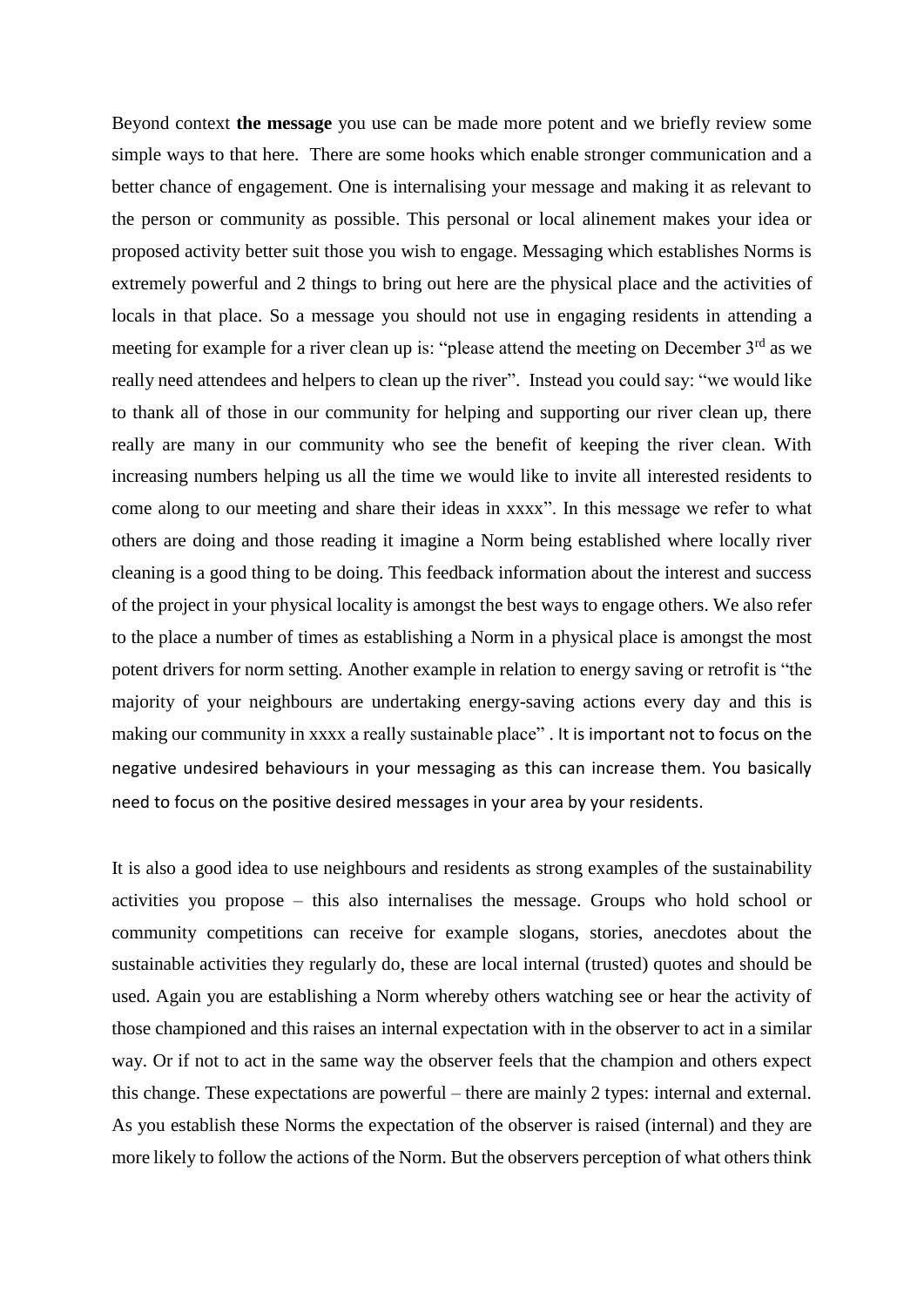they should be doing is also changed (external) and so these expectations are powerful things to use.

Messages which are solution oriented are also strong ways of impacting others with your communication. We are more likely to engage with and support an idea if we can easily see the practical benefits for our community and locality.

If you use a facilitator it is good to remember that they will support the local discussion on issues but also that you should try to use their time to craft messages. Such messages can benefit from bridging metaphors. An example is that for an energy saving retrofit project - what not to do with a facilitator is to focus on the energy savings alone, kWh savings are not that meaningful to the average person. But referring to bridging metaphors like the money back in your residents pockets due to those energy savings or the improvement in their quality of life or the related comfort and health benefits are much more potent ways of engaging and bringing others with you.

Local measurement of energy use for example is a powerful way to engage the energy user and perhaps inadvertently it appoints a responsibility for the energy use with them. They show you or others that this is their energy use and their acquiring of this responsibility is a powerful way to engage them and change their energy use. Research has outlined the importance of Norms combined with measurement such as audits where 55% energy savings were achieved. The use of such measurements in messaging adds value and potency to the messaging. Measurement should be as meaningful as possible so kWh's of energy saved or litres of water or waste saved are not that meaningful. We are all so busy that we need to bypass the usual metrics which are uninteresting and not understood by most people. One example is an Irish project which was recognised as a blueprint for community sustainability across the globe in New York this year at the High Level Political Forum. In this project the householders in each community are facilitated to measure their ecological footprint and then to reflect on their learning and share their stories of how and where their ecological footprints are low. Stakeholders engage, interact, craft new knowledge and advance the development of their understanding within a colearning experience. We include an article for this project in resource 10 - further reading. It uses the power of storytelling and meaningful measurement to engage, empower and reduce the energy use and emissions of a community.